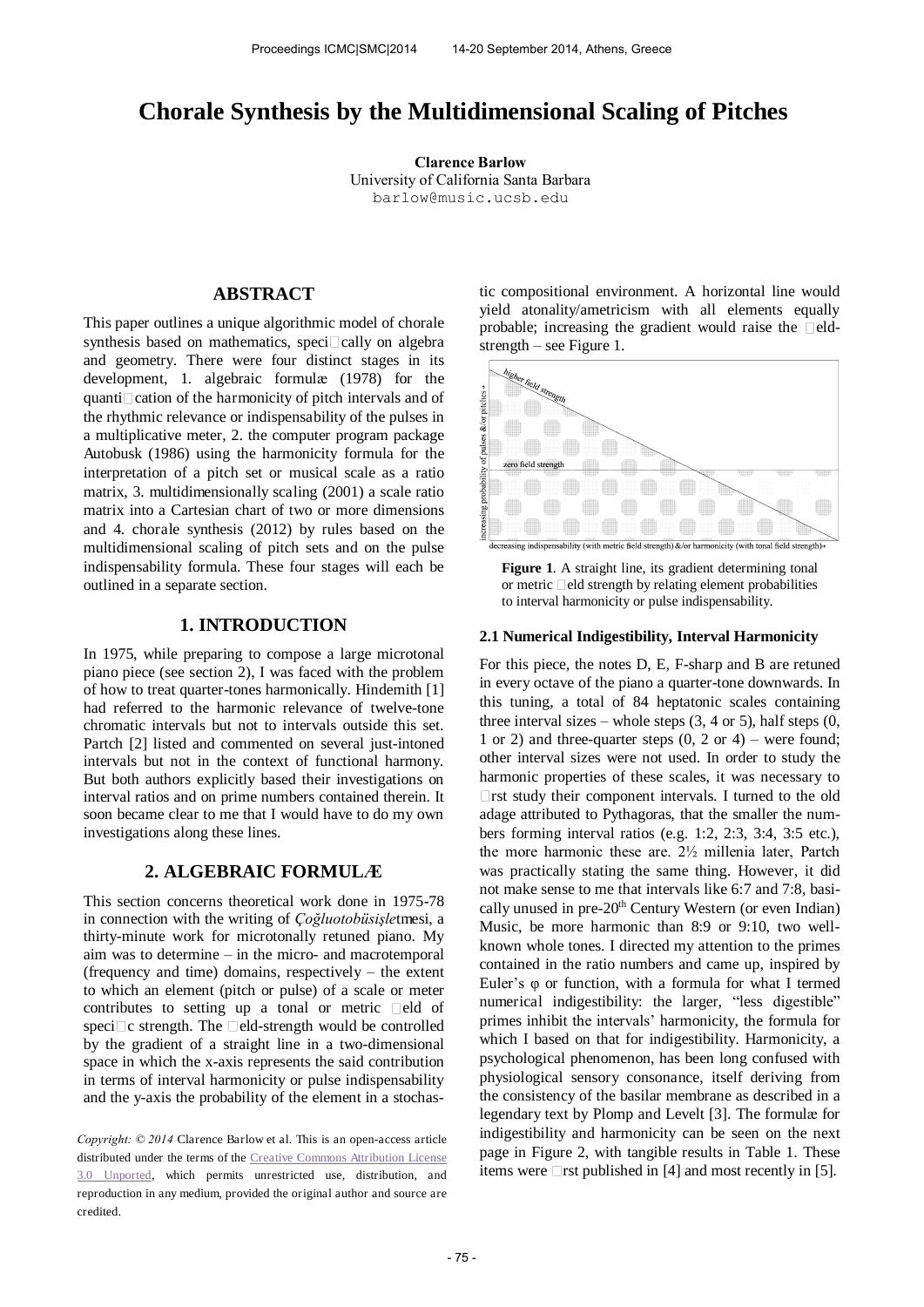

**Figure 2**. Formulæ for the indigestibility ξ of whole number N (left) and the harmonicity H of interval ratio P:Q (right, Q>P).

| N                   | $\xi(N)$              | Interval- | Prime Decomposition |             |                |      | Number- |             |  |  |
|---------------------|-----------------------|-----------|---------------------|-------------|----------------|------|---------|-------------|--|--|
|                     | 0.000000              | size (Ct) | $\overline{2}$      | 3           | 5              | 7    | ratio   | Harmonicity |  |  |
| 1<br>$\overline{2}$ |                       | 0.000     | 0                   | 0           | $\overline{0}$ | 0    | 1:1     | $+\infty$   |  |  |
| 3                   | 1.000000              | 70.672    | $-3$                | $-1$        | $+2$           | 0    | 24:25   | $+0.054152$ |  |  |
| 4                   | 2.666667              | 111.731   | $+4$                | $-1$        | $-1$           | 0    | 15:16   | $-0.076531$ |  |  |
| 5                   | 2.000000<br>6.400000  | 182.404   | $+1$                | $-2$        | $+1$           | 0    | 9:10    | +0.078534   |  |  |
| 6                   |                       | 203.910   | $-3$                | $+2$        | 0              | 0    | 8:9     | $+0.120000$ |  |  |
| 7                   | 3.666667              | 231.174   | $+3$                | 0           | 0              | $-1$ | 7:8     | $-0.075269$ |  |  |
| 8                   | 10.285714<br>3.000000 | 266.871   | $-1$                | $-1$        | 0              | $+1$ | 6:7     | +0.071672   |  |  |
| 9                   | 5.333333              | 294.135   | $+5$                | $-3$        | 0              | 0    | 27:32   | $-0.076923$ |  |  |
| 10                  | 7.400000              | 315.641   | $+1$                | $+1$        | $-1$           | 0    | 5:6     | $-0.099338$ |  |  |
| 11                  |                       | 386.314   | $-2$                | $\mathsf 0$ | $+1$           | 0    | 4:5     | +0.119048   |  |  |
| 12                  | 18.181818<br>4.666667 | 407.820   | $-6$                | $+4$        | 0              | 0    | 64:81   | +0.060000   |  |  |
| 13                  | 22.153846             | 427.373   | $+5$                | $\mathsf 0$ | $-2$           | 0    | 25:32   | $-0.056180$ |  |  |
| 14                  | 11.285714             | 435.084   | $\mathsf 0$         | $+2$        | 0              | $-1$ | 7:9     | $-0.064024$ |  |  |
| 15                  | 9.066667              | 470.781   | $-4$                | $+1$        | 0              | $+1$ | 16:21   | +0.058989   |  |  |
|                     |                       | 498.045   | $+2$                | $-1$        | 0              | 0    | 3:4     | $-0.214286$ |  |  |
| 16                  | 4.000000              | 519.551   | $-2$                | $+3$        | $-1$           | 0    | 20:27   | $-0.060976$ |  |  |
|                     |                       | 568.717   | $-1$                | $-2$        | $+2$           | 0    | 18:25   | +0.052265   |  |  |
|                     |                       | 582.512   | 0                   | 0           | $-1$           | $+1$ | 5:7     | +0.059932   |  |  |
|                     |                       | 590.224   | $-5$                | $+2$        | $+1$           | 0    | 32:45   | +0.059761   |  |  |
|                     |                       | 609.776   | $+6$                | $-2$        | $-1$           | 0    | 45:64   | $-0.056391$ |  |  |
|                     |                       | 617.488   | $+1$                | 0           | $+1$           | $-1$ | 7:10    | $-0.056543$ |  |  |
|                     |                       | 680.449   | $+3$                | $-3$        | $+1$           | 0    | 27:40   | +0.057471   |  |  |
|                     |                       | 701.955   | $-1$                | $+1$        | 0              | 0    | 2:3     | +0.272727   |  |  |
|                     |                       | 729.219   | $+5$                | $-1$        | 0              | $-1$ | 21:32   | $-0.055703$ |  |  |
|                     |                       | 764.916   | $+1$                | $-2$        | 0              | $+1$ | 9:14    | +0.060172   |  |  |
|                     |                       | 772.627   | $-4$                | 0           | $+2$           | 0    | 16:25   | +0.059524   |  |  |
|                     |                       | 792.180   | $+7$                | $-4$        | 0              | 0    | 81:128  | $-0.056604$ |  |  |
|                     |                       | 813.686   | $+3$                | 0           | $-1$           | 0    | 5:8     | $-0.106383$ |  |  |
|                     |                       | 884.359   | 0                   | $-1$        | $+1$           | 0    | 3:5     | +0.110294   |  |  |
|                     |                       | 905.865   | $-4$                | $+3$        | 0              | 0    | 16:27   | +0.083333   |  |  |
|                     |                       | 933.129   | $+2$                | $+1$        | 0              | $-1$ | 7:12    | $-0.066879$ |  |  |
|                     |                       | 968.826   | $-2$                | 0           | 0              | $+1$ | 4:7     | +0.081395   |  |  |
|                     |                       | 996.090   | $+4$                | $-2$        | 0              | 0    | 9:16    | $-0.107143$ |  |  |
|                     |                       | 1017.596  | $\mathsf 0$         | $+2$        | $-1$           | 0    | 5:9     | $-0.085227$ |  |  |
|                     |                       | 1088.269  | $-3$                | $+1$        | $+1$           | 0    | 8:15    | +0.082873   |  |  |
|                     |                       | 1129.328  | $+4$                | $+1$        | $-2$           | 0    | 25:48   | $-0.051370$ |  |  |
|                     |                       | 1137.039  | $-1$                | $+3$        | 0              | $-1$ | 14:27   | $-0.051852$ |  |  |
|                     |                       | 1200.000  | $+1$                | 0           | 0              | 0    | 1:2     | $+1.000000$ |  |  |
|                     |                       |           |                     |             |                |      |         |             |  |  |

**Table 1**. The indigestibility of the natural numbers 1-16 (boxed, left) and all intraoctavic intervals upwards of absolute harmonicity threshold 0.05.

The 84 scales of *Çoğluotobüsişle*tmesi were now tuned to intervals taken within a  $\Box$ xed tolerance from a table such as the one above while lowering the harmonicity threshold to include the prime number 11. The tuning was used to evaluate harmonicities which engendered probability values as shown in Figure 1. Table 2 shows an excerpt of the tuning as published in [4].

| <b>SCALE</b>             | 1   | 11    | HI     | τv    | v     | UI.    | VII  |
|--------------------------|-----|-------|--------|-------|-------|--------|------|
| EC D-E-F+G A A#J         | 1/1 | 35/32 | 100/81 | 25/18 | 3/2   | 5/3    | 16/9 |
| <b>CD-E-F+G A A#C J</b>  | 1/1 | 978   | 5/4    | 11/8  | 14/9  | 18/11  | 11/6 |
| $LE-F+G A ATC D-J$       | 1/1 | 9/B   | 11/9   | 11/8  | 16/11 | 18/11  | 9/5  |
| $EF+G A 4+C D-E-1$       | 1/1 | 27/25 | 11/9   | 9/7   | 36/25 | 128/81 | 16/9 |
| EG A A#C D-E-F+J         | 1/1 | 9/8   | 675    | 4/3   | 36/25 | 81/50  | 11/6 |
| <b>EA A#C D-E-F+G J</b>  | 1/1 | 16/15 | 32/27  | 917   | 36/25 | 81/50  | 16/9 |
| $LAE$ $D-E-F+B$ $A$ $J$  | 1/1 | 9/8   | 100/81 | 25/18 | 25/16 | 27/16  | 15/8 |
| <b>LC D-E-F+G A B-J</b>  | 1/1 | 27/25 | 11/9   | 11/8  | 3/2   | 27/16  | 11/6 |
| $LD-E-F+G A B-C 1$       | 1/1 | 9/8   | 81/64  | 25/18 | 25/16 | 27/16  | 50/2 |
| CE-F+G A B-C D-J         | 1/1 | 9/8   | 100/81 | 25/18 | 3/2   | 18/11  | 9/5  |
| <b>IF+G A B-C D-E-J</b>  | 1/1 | 27/25 | 11/9   | 4/3   | 36/25 | 128/81 | 16/9 |
| $LO$ A B- $C$ D- $E-F+1$ | 1/1 | 978.  | 11/9   | 4/3   | 36/25 | 81/50  | 11/6 |
| <b>CA B-C D-E-F+G J</b>  | 1/1 | 27/25 | 32/27  | 917   | 36/25 | 81/50  | 16/9 |
| [B-C D-E-F+G A ]         | 1/1 | 27/25 | 32/27  | 4/3   | 3/2   | 81/50  | 11/6 |
|                          |     |       |        |       |       |        |      |

**Table 2**. Tuning of 14 of 84 scales as used in the piano piece *Çoğluotobüsişle*tmesi (1978) – the □rst seven and the last seven each belong to a common cyclic mode.

#### **2.2 Pulse Indispensability**

Rhythms in *Çoğluotobüsişletmesi* were also computed by the method outlined in Figure 1. A total of six meters in 14 tempi ranging from MM 60 to 135 were taken for the piece, each meter denoted by multiplicative strati $\Box$ cation, e.g. "2x5" meaning 2 beats of 5 pulses each. A system, algebrized as a formula [6] and computer-programmed, (see below) allots each pulse of each meter a unique indispensability value ranging from zero to one less than the number of pulses, e.g. for  $2x5$ :  $[9063481735]$  – the bigger the number, the more indispensable the pulse. The indispensabilities, converted into probabilities, made rhythms with random numbers. Figure 3 shows the threelayered meters 3x2x2, 2x3x2 and 2x2x3 (better known as  $\frac{3}{4}$ ,  $\frac{6}{8}$  and  $\frac{12}{16}$ ) with pulse indispensabilities.



**Figure 3**. Pulse indispensabilites simultaneously shown as numbers, bar charts and shading for three meters on the third level of strati $\Box$ cation (with 12 pulses each).

### **3. AUTOBUSK**

From 1986, the above-mentioned formulæ and related algorithms were programmed into the software package Autobusk running on an Atari ST computer, in which twelve parameters are applied to scales de $\Box$  ned in cents and meters as strati $\Box$ cations. Figure 4 shows a screen shot of the main program. The package together with a tutorial [7] can be freely downloaded from Mainz University:

[<http://www.musikwissenschaft.unimainz.de/Autobusk/>](http://www.musikwissenschaft.unimainz.de/Autobusk/) The  $\Box$ rst piece composed with Autobusk was variazioni e un pianoforte meccanico (1986) for pianist and player piano. In 2000 Autobusk was declared completed.



**Figure 4**. Screen shot of Autobusk main program.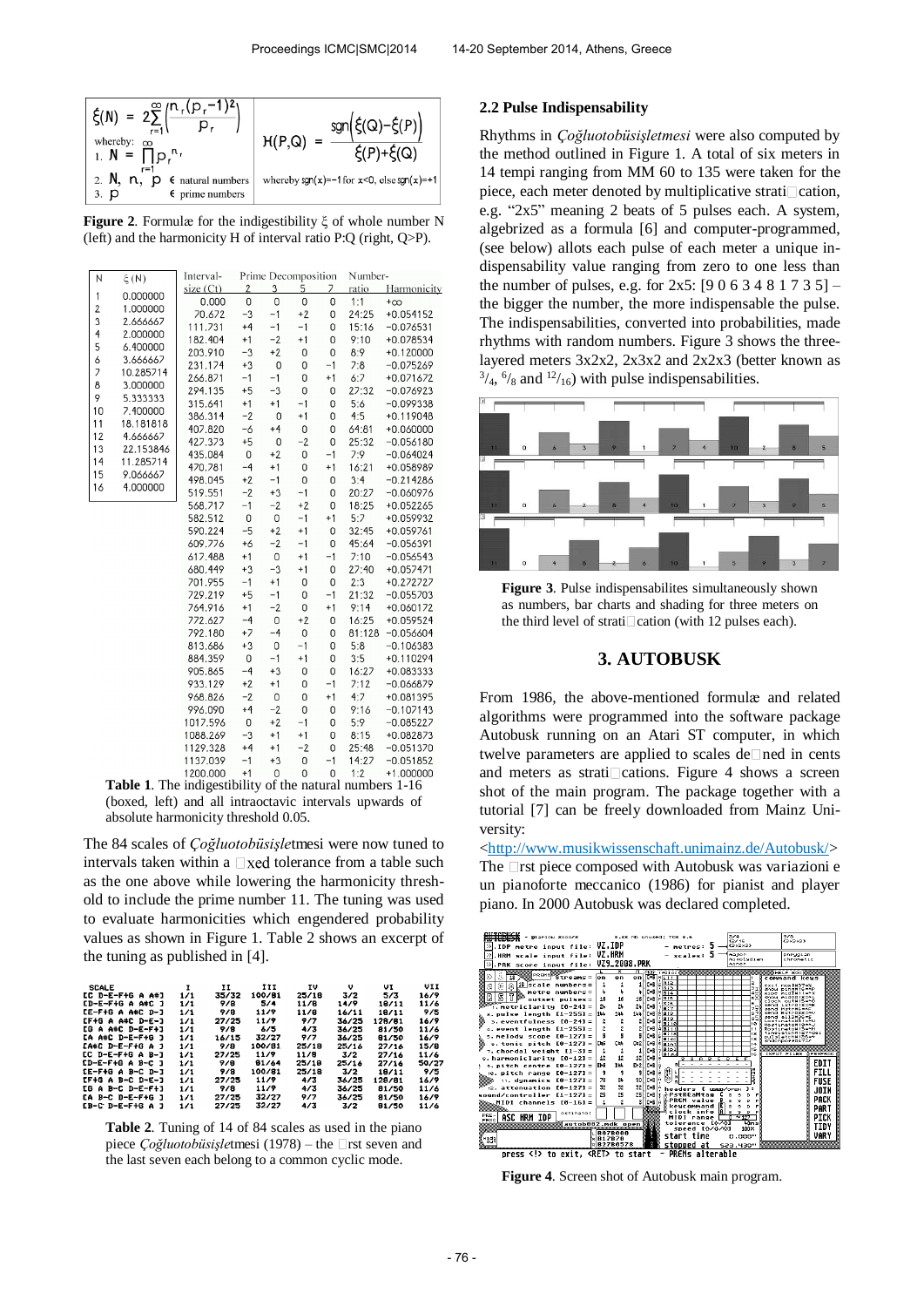One of Autobusk's peripheral programs, "HRM", derives a two-dimensional matrix of ratios from a musical scale de Ined in cents, e.g. the one-octave chromatic scale in Figure 5, with three constraints: minimum harmonicity, nominal tolerance (the width of a Gaussian bell placed on each scale degree to damp outlying ratios' harmonicities) and tuning alternatives (the number of ratios competing to represent each scale degree, e.g. 5/4 and 81/64 for the major third, 400 cents). The overall harmonicity for every possible tuning given the number of alternatives is evaluated (e.g. 28 tunings for 2 alternatives in an 8-note major scale) and the one with the highest value is selected.

| Scale degree:    | 1               | 2               | 3               | 4               | 5               | 6               | $\overline{\phantom{a}}$ | 8                | 9                | 10    | 11               | 12               | 13               |
|------------------|-----------------|-----------------|-----------------|-----------------|-----------------|-----------------|--------------------------|------------------|------------------|-------|------------------|------------------|------------------|
| Input size (Ct): | 0               | 100             | 200             | 300             | 400             | 500             | 600                      | 700              | 800              | 900   | 1000             | 1100             | 1200             |
| Tuning:          | 1/1             | 16/15           | 9/8             | 6/5             | 5/4             | 4/3             | 45/32                    | 3/2              | 8/5              | 5/3   | 9/5              | 15/8             | 2/1              |
| Deviation (Ct):  | 0               | $+12$           | $+4$            | $+16$           | $-14$           | $-2$            | $-10$                    | $+2$             | $+14$            | $-16$ | $+18$            | $-12$            | $\circ$          |
| Note name:       | Ċ               | Db              | D               | E,              | E               | F               | F#                       | G                | A,               | A     | Вb               | B                | Ċ                |
| 12 tone matrix:  |                 |                 |                 |                 |                 |                 |                          |                  |                  |       |                  |                  |                  |
| $2 \rightarrow$  | $3 \rightarrow$ | $4 \rightarrow$ | $5 \rightarrow$ | $6 \rightarrow$ | $7 \rightarrow$ | $8 \rightarrow$ | $9 \rightarrow$          | $10 \rightarrow$ | $11 \rightarrow$ |       | $12 \rightarrow$ | $13 \rightarrow$ |                  |
| 16/15            | 9/8             | 6/5             | 5/4             | 4/3             | 45/32           | 3/2             | 8/5                      | 5/3              | 9/5              |       | 15/8             | 2/1              | $\rightarrow$ 1  |
| $-0.077$         | $+0.120$        | $-0.099$        | $+0.119$        | $-0.214$        | $+0.060$        | $+0.273$        | $-0.106$                 | $+0.110$         | $-0.085$         |       | $+0.083$         | $+1,000$         |                  |
|                  | 135/128         | 9/8             | 75/64 5/4       |                 | 675/512 45/32   |                 | 3/2                      | 25/16            | 27/16            |       | 225/128          | 15/8             | $\rightarrow$ 2  |
|                  | $+0.047$        | $+0.120$        | $+0.047$        | $+0.119$        | $+0.034$        | $+0.060$        | $+0.273$                 | $+0.060$         | $+0.083$         |       | $+0.040$         | $+0.083$         |                  |
|                  |                 | 16/15           | 10/9            | 32/27           | 5/4             | 4/3             | 64/45                    | 40/27            | 8/5              |       | 5/3              | 16/9             | $\rightarrow$ 3  |
|                  |                 | $-0.077$        | $+0.079$        | $-0.077$        | $+0.119$        | $-0.214$        | $-0.056$                 | $+0.057$         | $-0.106$         |       | $+0.110$         | $-0.107$         |                  |
|                  |                 |                 | 25/24           | 10/9            | 75/64           | 5/4             | 4/3                      | 25/18            | 3/2              |       | 25/16            | 5/3              | $\rightarrow$ 4  |
|                  |                 |                 | $+0.054$        | $+0.079$        | $+0.047$        | $+0.119$        | $-0.214$                 | $+0.052$         | $+0.273$         |       | $+0.060$         | $+0.110$         |                  |
|                  |                 |                 |                 | 16/15           | 9/8             | 6/5             | 32/25                    | 4/3              | 36/25            |       | 3/2              | 8/5              | $\rightarrow$ 5  |
|                  |                 |                 |                 | $-0.077$        | $+0.120$        | $-0.099$        | $-0.056$                 | $-0.214$         | $-0.050$         |       | $+0.273$         | $-0.106$         |                  |
|                  |                 |                 |                 |                 | 135/128 9/8     |                 | 6/5                      | 5/4              | 27/20            |       | 45/32            | 3/2              | $\rightarrow 6$  |
|                  |                 |                 |                 |                 | $+0.047$        | $+0.120$        | $-0.099$                 | $+0.119$         | $-0.061$         |       | $+0.060$         | $+0.273$         |                  |
|                  |                 |                 |                 |                 |                 | 16/15           |                          | 256/225 32/27    | 32/25            |       | 4/3              | 64/45            | $\rightarrow$ 7  |
|                  |                 |                 |                 |                 |                 | $-0.077$        | $-0.038$                 | $-0.077$         | $-0.056$         |       | $-0.214$         | $-0.056$         |                  |
|                  |                 |                 |                 |                 |                 |                 | 16/15                    | 10/9             | 6/5              |       | 5/4              | 4/3              | $\rightarrow$ 8  |
|                  |                 |                 |                 |                 |                 |                 | $-0.077$                 | $+0.079$         | $-0.099$         |       | $+0.119$         | $-0.214$         |                  |
|                  |                 |                 |                 |                 |                 |                 |                          | 25/24            | 9/8              |       | 75/64            | 5/4              | $\rightarrow$ 9  |
|                  |                 |                 |                 |                 |                 |                 |                          | $+0.054$         | $+0.120$         |       | $+0.047$         | $+0.119$         |                  |
|                  |                 |                 |                 |                 |                 |                 |                          |                  | 27/25            |       | 9/8              | 6/5              | $\rightarrow$ 10 |
|                  |                 |                 |                 |                 |                 |                 |                          |                  | $-0.048$         |       | $+0.120$         | $-0.099$         |                  |
|                  |                 |                 |                 |                 |                 |                 |                          |                  |                  |       | 25/24            | 10/9             | $\rightarrow$ 11 |
|                  |                 |                 |                 |                 |                 |                 |                          |                  |                  |       | $+0.054$         | $+0.079$         |                  |
|                  |                 |                 |                 |                 |                 |                 |                          |                  |                  |       |                  | 16/15            | $\rightarrow$ 12 |
|                  |                 |                 |                 |                 |                 |                 |                          |                  |                  |       |                  | $-0.077$         |                  |

**Figure 5**. Ratio-harmonicity matrix of a chromatic scale octave as interpreted by program Autobusk/HRM.

As in *Çoğluotobüsişletmesi*, the harmonicity values are then converted into probabilities for the random selection of pitches.

# **4. MULTIDIMENSIONAL SCALING**

Introduced about a half-century ago, multidimensional scaling is, to quote Wikipedia, "a means of visualizing the level of similarity of individual cases of a dataset." Writing "proximity" for "similarity", this means that if we know for instance the geographical distances between selected cities, it would be possible to construct a map in dimensions two or more (e.g. a globe) with the cities in the right place related to each other, except for the map being possibly rotated by a certain unpredictable angle or even laterally reversed.

In 2001, regarding harmonicity as a measure of the harmonic proximity of notes forming scales, I began to construct "maps" of the scales. Figure 6 shows a mapping of the chromatic scale matrix in Figure 5. Note the close proximity of the keynote (1:1) and the octave (1:2), and the mutually remote minor  $2<sup>nd</sup>$  (15:16) and augmented  $4<sup>th</sup>$ (32:45) or major  $6^{th}$  (3:5) and minor  $7^{th}$  (5:9).



Figure 6. A multidimensionally scaled map of a chromatic scale octave as interpreted by Autobusk/HRM.

## **5. CHORALE SYNTHESIS**

To quote Wikipedia again, a chorale "is a [melody](http://en.wikipedia.org/wiki/Melody) to which a [hymn](http://en.wikipedia.org/wiki/Hymn) is sung by a [congregation](http://en.wikipedia.org/wiki/Local_church) in a [German](http://en.wikipedia.org/wiki/German_Protestant_Church)  [Protestant Church](http://en.wikipedia.org/wiki/German_Protestant_Church) service. The typical [four-part setting](http://en.wikipedia.org/wiki/Four-part_harmony) of a chorale, in which the sopranos (and the congregation) sing the melody along with three lower voices, is known as a chorale harmonization. In certain modern usage, this term may include classical settings of such hymns and works of a similar character." Probably the most famous chorales in music history were written by J. S. Bach. While making visual pitch maps by multidimensional scaling, I wondered what the Bach chorales would look like if viewed in such maps. Accordingly, in 2012, I nally got down to examining the chorale Zeucht ein zu deinen Toren ("Oh enter, Lord, thy temple") in this light. For a multidimensional scaling the piece would have to be tuned to just-intoned ratios (which I did manually), and the harmonicities determined by Autobusk. Figure 7 shows the chorale opening together with the ratios found. Note the four pairs of identical looking but differently tuned notes G, B in the bass staff and B, C in the treble.



**Figure 7**. A manually tuned rendition of the J. S. Bach chorale Zeucht ein zu deinen Toren (opening bars).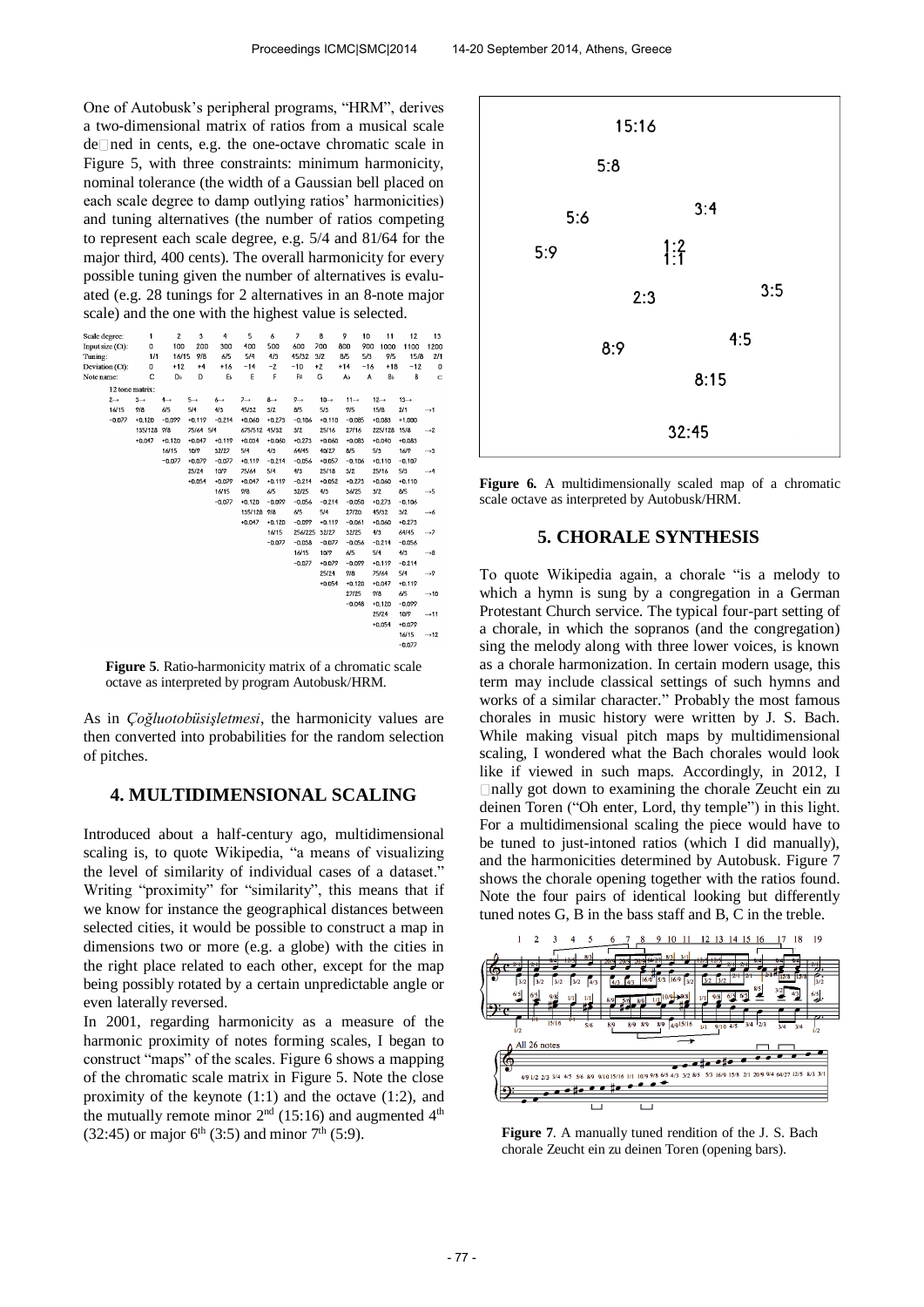Figure 8 shows the multidimensionally scaled map of the Bach chorale opening bars' pitch material as manually tuned. The  $\Box$ rst chord is outlined in blue. The four pairs of identical looking differently tuned notes are numbered with lower case Roman numerals and are mutually quite remote.



**Figure 8**. Multidimensionally scaled manually tuned pitches of the J. S. Bach chorale Zeucht ein zu deinen Toren (opening bars).

Every chord in the chorale was delineated as in Figure 8, and the images, one per chord, converted into a musicsynchronized video. After intently observing the video, I came up with two simple rules for synthesizing a chorale:

- 1. The overall harmonicity of a chord randomly chosen from a multidimensionally scaled map is proportional to the indispensability of the pulse it occupies.
- 2. Every chord and the one succeeding share a note in common.

With these rules in mind, I began to work on a commissioned piece for computer-driven pipe organ entitled *Für Si*mon Jonassohn-Stein (the organ in question was housed in Cologne in the church of St. Peter, whose original name was Simon son of Jonas). The pitch material consisted of 79 just-intoned intervals spread over the full 4½-octave range of the organ, their ratios being primelimit 7 (i.e. containing factors up to  $2^{\pm 6}$ ,  $3^{\pm 3}$ ,  $5^{\pm 1}$  and  $7^{\pm 1}$ ), and the minimum harmonicity was set at 0.07. Even though the organ's 54 half-steps were tuned to the regular 12-tone chromatic scale, the composition of the work was effected as though the pitches were just-intoned; this corresponds to the general practice of composing 12-tone tempered music with the harmony (but not the sound) of just intonation in mind.

Figure 9 shows a multidimensionally scaled map of the 79 pitches expressed as ratios, offering a total of 79079 different triads for random selection. Note the several individual four-note octave-chains.



**Figure 9**. 79 multidimensionally scaled pitches selected for the organ piece *Für Simon Jonassohn*-Stein.

The meter was chosen for the piece was a slow 3x2, the half-note pulse indispensabilities being [5 0 3 1 4 2]. Using the method outlined above, four chorales were composed, partly interspersed and partly synchronized with Autobusk "improvisations" in the same harmonies as the chorales and in meters  $2x2x2$ ,  $3x2x2$ ,  $2x3x2$ ,  $2x2x3$ ,  $2x2x2x2$  and  $2x2x2x3$ , whereby the fastest pulse is a 16<sup>th</sup>-note. Even though the work was performed in equal temperament, Figure 10 shows Chorale 1 with justintoned ratios and cent deviations with which F*ür Simon*  Jonassohn-Stein was composed.



**Figure 10**. Chorale 1 of *Für Simon Jona*ssohn-Stein.